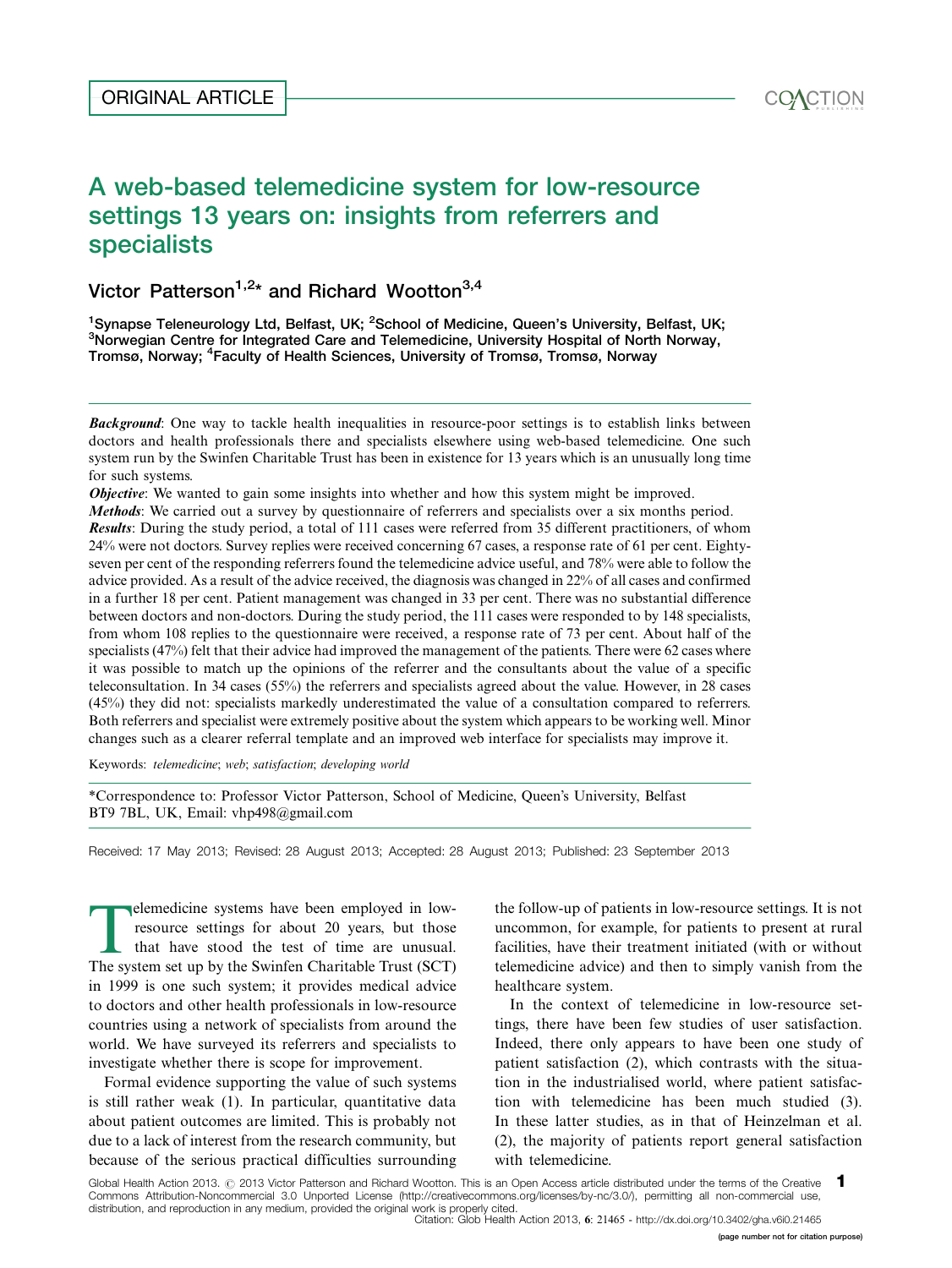Much of the information about the value of telemedicine in low-resource settings has been obtained from surveys of the referring doctors involved. Zolfo et al. surveyed user satisfaction with the HIV/AIDS support network operated by the Institute of Tropical Medicine in Antwerp (4). Users reported that the telemedicine service had influenced the management of the patients in 90% of the cases and that the advice had been beneficial for several reasons, particularly for establishing the diagnosis (52%) (5).

Wootton et al. surveyed referring doctors using the Swinfen telemedicine network in 2003. The results indicated that the advice provided was used by 93% of the respondents, and 79% found it helpful. Over half (53%) of all respondents indicated that the advice provided changed the management of the patient (6).

There appear to have been few other published reports of the opinions of users of telemedicine networks in lowresource settings and almost nothing is known about the views of the specialists who provide advice in these networks. The opinions of a neurologist who dealt with neurology referrals by email were recorded in two separate situations (7, 8). The present study was therefore conducted to obtain the views of both referrers and specialists in a longstanding telemedicine network.

# **Methods**

We surveyed the doctors and other health professionals who had referred cases through the web-based messaging system during a 6-month period starting in June 2012. A short survey was sent by email, asking nine questions about the value of each teleconsultation (see Appendix).

In addition, the specialists who had responded to each case were sent a similar short survey by email, asking 10 questions about the value of the particular teleconsultation (see Appendix).

The surveys were sent approximately 10 days after the initial referral, to allow time for the referring doctor to consider the advice provided and to implement it if appropriate.

## **Results**

During the study period, a total of 111 cases were referred from 35 different referrers. The median interval between the initial referral and the surveys being sent to referrers was 11 days. Replies were received concerning 67 cases, a response rate of 61%. The responses were from 25 different referrers who came from 15 different countries (Fig. 1).

The median interval between the initial referral and the surveys being sent to the specialists was 10 days. The 111 cases were responded to by 148 specialists from whom 108 replies to the questionnaire were received, with a response rate of 73%. These responses concerned 88 cases and came from 54 individual specialists from 9 different countries (Table 1). The main area of expertise of the responding specialists is shown in Table 2.

### Referrers

Eighty-seven per cent of the responding referrers found the telemedicine advice useful, and 78% were able to follow the advice provided (Table 3). The advice could not be followed in 16% of cases; three-quarters of those who gave a reason said that the necessary tests or procedures were not available locally.



Fig. 1. Referring countries. Black shading  $>10$  referrals; Dark grey 5–9 referrals; Light grey  $<$ 5 referrals (map courtesy of Aneki.com, see [http://www.aneki.com/map.php\)](http://www.aneki.com/map.php).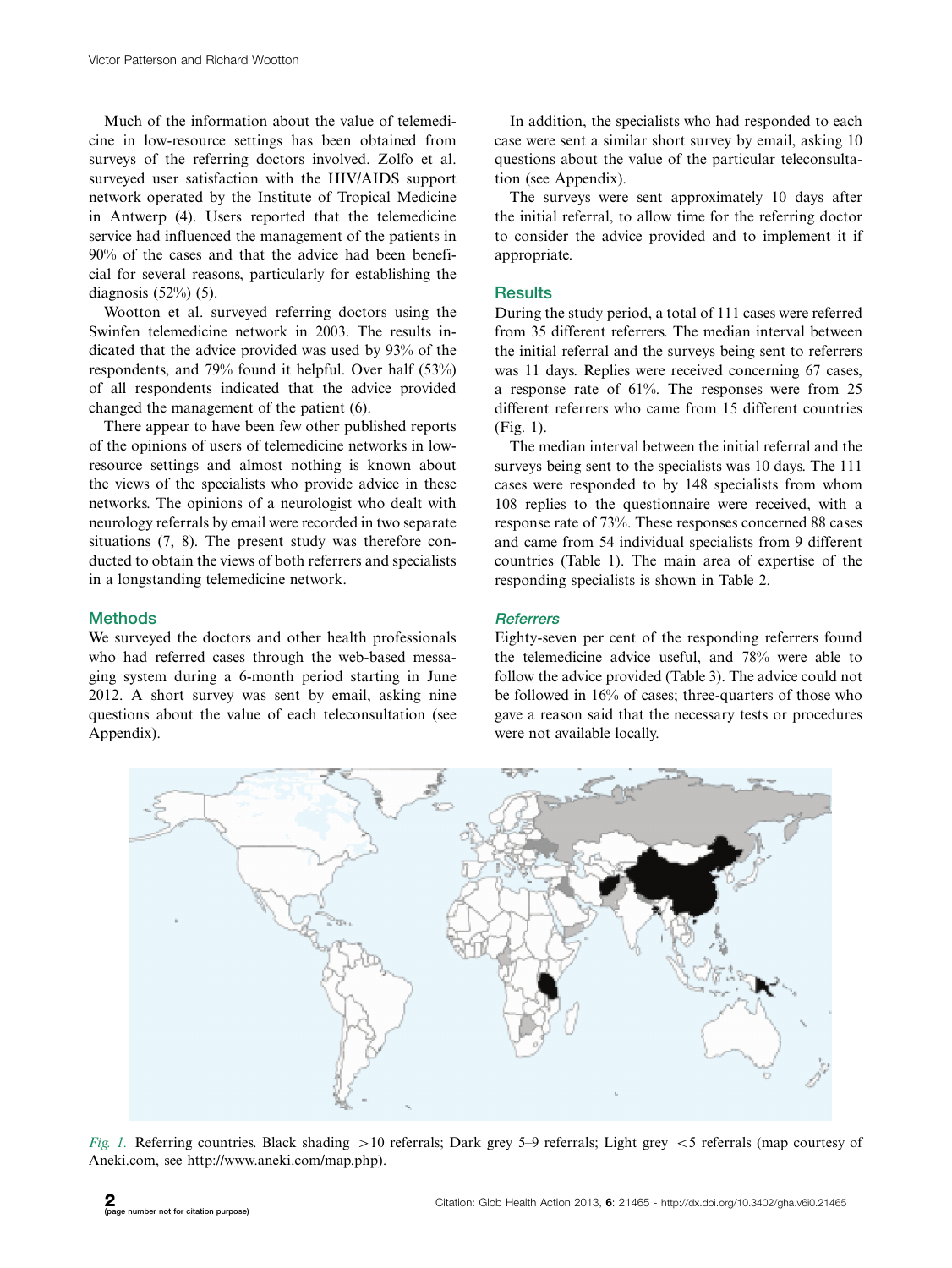|  |  |  |  |  | Table 1. Country of origin of the specialist replies |  |
|--|--|--|--|--|------------------------------------------------------|--|
|--|--|--|--|--|------------------------------------------------------|--|

|             | Number |
|-------------|--------|
| Australia   | 10     |
| Austria     | 2      |
| Bangladesh  | 1      |
| Canada      | 5      |
| Germany     | 3      |
| Ireland     | 2      |
| New Zealand | 6      |
| UK          | 52     |
| <b>USA</b>  | 27     |
| Total       | 108    |
|             |        |

As a result of the advice received by email, the diagnosis was changed in 22% of cases and confirmed in a further 18%. Patient management was changed in 33%.

Most of the referrers who responded were doctors  $(76%)$ , but some were non-doctors  $(24%)$ , that is, nurses or physiotherapists. A separate analysis of the doctors' and non-doctors' responses to these questions showed no substantial differences.

Thirty-six referrers replied to the question, 'What is the outcome for the patient?;' 44% felt there was improvement, 56% that they were the same and none felt that they were worse.

The majority of free-text responses about the case specifically or the service generally were positive comments (91%). The free-text responses are summarised in Table 4.

According to the referrers, approximately half of the teleconsultations produced cost savings. The cost saving resulting from the consultations accrued to the patient and their family in 27 instances (59%), to the hospital or clinic in 10  $(22%)$  and to both in 7  $(15%)$ . Details are shown in Table 5.

### **Specialists**

About half of the specialists (47%) felt that their advice had improved the management of the patient (Table 6).

About one-third of responding consultants (30%) thought that the referral information was not adequate, mostly because of a lack of relevant clinical information or imaging results (Table 7). When analysed separately for radiologists  $(n=10)$  and clinicians  $(n=96)$ , there was no difference in the adequacy of the information supplied.

The majority of free-text responses about the case specifically or the service generally were positive comments (60%). The free-text responses are summarised in Table 8.

There were 62 cases where it was possible to relate the opinions of the referrer and the consultants about the

### Table <sup>2</sup>. Main area of expertise of the responding specialists

|                        | Number |                     | Number                  |
|------------------------|--------|---------------------|-------------------------|
| Paediatrics            | 37     |                     |                         |
|                        |        | Cardiology          | 3                       |
|                        |        | Dermatology         | 2                       |
|                        |        | Endocrinology       | 1                       |
|                        |        | Gastroenterology    | 1                       |
|                        |        | General             | 5                       |
|                        |        | Neonatal            | 8                       |
|                        |        | Neurology           | 3                       |
|                        |        | Neurosurgery        | 2                       |
|                        |        | Oncology            | 3                       |
|                        |        | Orthopaedics        | 2                       |
|                        |        | Radiology           | 3                       |
|                        |        | Renal               | 1                       |
|                        |        | Respiratory         | 1                       |
|                        |        | Surgery             | 2                       |
| Medical specialties    | 35     |                     |                         |
|                        |        | Dermatology         | 7                       |
|                        |        | Endocrinology       | 3                       |
|                        |        | Gastroenterology    | 2                       |
|                        |        | Genetics            | 3                       |
|                        |        | Haematology         | 1                       |
|                        |        | Infectious diseases | 2                       |
|                        |        | Neurology           | 8                       |
|                        |        | Oncology            | 1                       |
|                        |        | Renal               | 1                       |
|                        |        | Respiratory         | 6                       |
|                        |        | Tropical diseases   | 1                       |
| Surgery                | 22     |                     |                         |
|                        |        | <b>ENT</b>          | 1                       |
|                        |        | Oncology            | 1                       |
|                        |        | Ophthalmic          | 1                       |
|                        |        | Orthopaedics        | 11                      |
|                        |        | Plastic             | 5                       |
|                        |        | Urology             | 3                       |
| Radiology              | 7      |                     |                         |
|                        |        | General             | $\overline{\mathbf{c}}$ |
|                        |        | Neuroradiology      | 5                       |
| Pathology              | 4      |                     |                         |
|                        |        | Haematology         | 4                       |
| Obstetrics/gynaecology | 3      |                     |                         |
|                        |        | General             | 1                       |
|                        |        | Oncology            | 1                       |
|                        |        | Ultrasound          | 1                       |
| Total                  | 108    |                     | 108                     |

value of a specific teleconsultation. In 34 cases (55%), the referrers and specialists agreed about the value. However, in 28 cases (45%) they did not: specialists markedly underestimated the value of a consultation compared to referrers, as shown in Table 9. Also, in 17 of these shared cases the specialists judged the information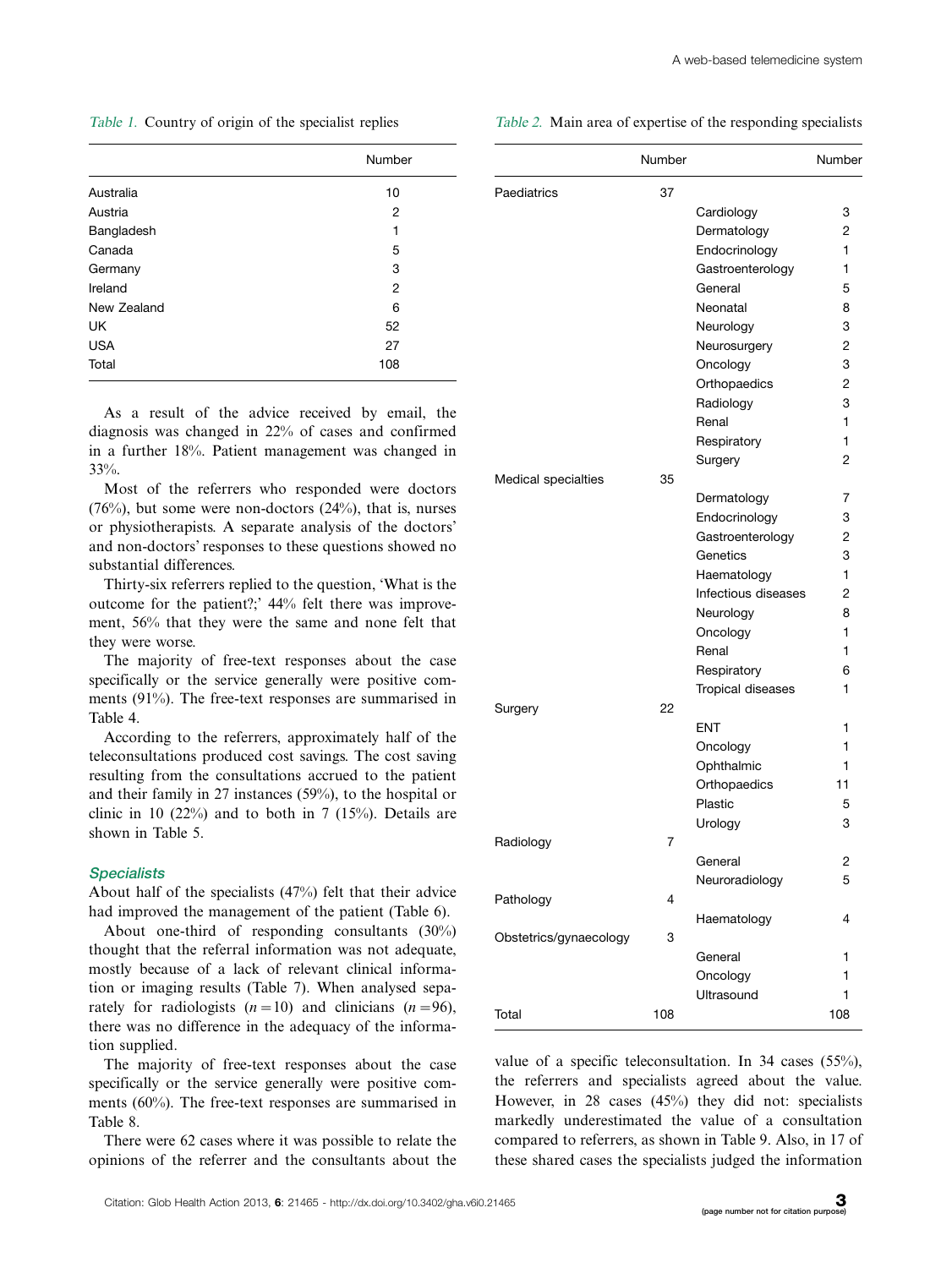Table 3. Response to referrers' yes/no questions (67 replies)

|                                                                          | Yes $(\%)$ No $(\%)$ |    |
|--------------------------------------------------------------------------|----------------------|----|
| Were you able to follow the advice given?                                | 78                   | 16 |
| Did you find the advice helpful?                                         | 87                   | 6  |
| Was there any educational benefit to you in the<br>reply?                | 75                   | 16 |
| Was there any cost saving resulting from this<br>consultation?           | 46                   | 30 |
| Is the patient likely to be available for follow-up<br>in 6 months time? | 60                   | 10 |
| Would you be happy to use the service again?                             | 88                   |    |

as inadequate, yet the referrers found the specialist's advice helpful in 76% of them. Furthermore, it changed diagnosis in 29% and management in 35% of these cases.

### **Discussion**

The tone of the responses from both the referrers to the system and the replying specialists was overwhelmingly positive and supportive of this telemedicine network. Responders were unanimous in wishing to use the system again (referrers) or continuing to provide expert advice (specialists). The free-text comments were also very supportive - many specialists were pleased to have this opportunity to assist colleagues in resource-constrained settings and referrers felt supported by having someone to call on easily for advice. There is therefore a mutual beneficence in the system. This confirms the findings from the previous survey  $(6)$  and the reports of others  $(2, 4, 5)$ .

Over the last few years, the system has begun to take referrals from other health professionals who are responsible for patients in remote areas, that is, nurses, physiotherapists, and health workers. A separate analysis of the responses from the latter did not show much difference from the responses of the doctors. This is important, because if the medical needs of people in the developing world are to be improved then health professionals other than doctors will have to play a major role.

There is clear evidence of perceived benefits to patients as a result of this telemedicine system. Referrers thought that about a quarter of patients were better after the consultation and that the consultation helped over 90%

Table <sup>4</sup>. Referrers' free-text comments (total number of replies, 35)

|                                                        | Number |
|--------------------------------------------------------|--------|
| Positive comments                                      | 32     |
| Difficulty in uploading Dicom images                   | 2      |
| Possibility of another opinion if the first one misses |        |
| the point                                              |        |

Table <sup>5</sup>. Savings made as a result of consultations (total number of replies, 22)

|                            | Number |
|----------------------------|--------|
| Fewer doctor visits        | 8      |
| Saved in-country travel    | 5      |
| Saved international travel | 4      |
| Avoided investigations     | 4      |
| Avoided surgery            |        |
| Fewer drugs needed         |        |

of cases. This accords with the rather limited information available from patient follow-up in Papua New Guinea (9). Diagnosis was changed in 22% of referred cases and patient management in 33%, which would be considered as excellent outcomes for face-to-face consultations in the industrialised world. Even where the consultation did not change diagnosis or management, referrers felt that it was beneficial to them in 31 out of 36 cases (86%). Interestingly, specialists markedly underestimated the benefit of their consultations as shown in Table 9. This has been noted previously in a study of email teleneurology (7). The likely explanation is that referrers feel considerably empowered by specialist advice even though the specialists do not think that they offered anything new.

There was little change in these figures from the previous study of this network in 2004 (6) when 79% of referrers thought that the advice was helpful and that it changed management in 53%.

Table 6. Specialists' responses to yes/no questions (total number of replies, 108)

|                                                                                                | Yes $(\%)$ No $(\%)$ |    |
|------------------------------------------------------------------------------------------------|----------------------|----|
| Was the information supplied by the referrer<br>(including any images) adequate?               | 70                   | 30 |
| Was the question asked by the referrer clear?                                                  | 92                   | 7  |
| Was it difficult to find the time required to<br>answer this case?                             | ิค                   | 95 |
| Do you think the advice you provided will<br>improve the management of this patient?           | 47                   | 9  |
| Would you like to receive follow-up information<br>about this patient?                         | 83                   | 16 |
| Do you have any concerns about the<br>telemedicine process? (e.g. liability,<br>data security) | 19                   | 81 |
| Did the consultation have any value for you<br>personally?                                     | 31                   | 65 |
| Are you happy to provide more consultations<br>for the SCT in the future?                      | 95                   | 0  |

SCT, Swinfen Charitable Trust.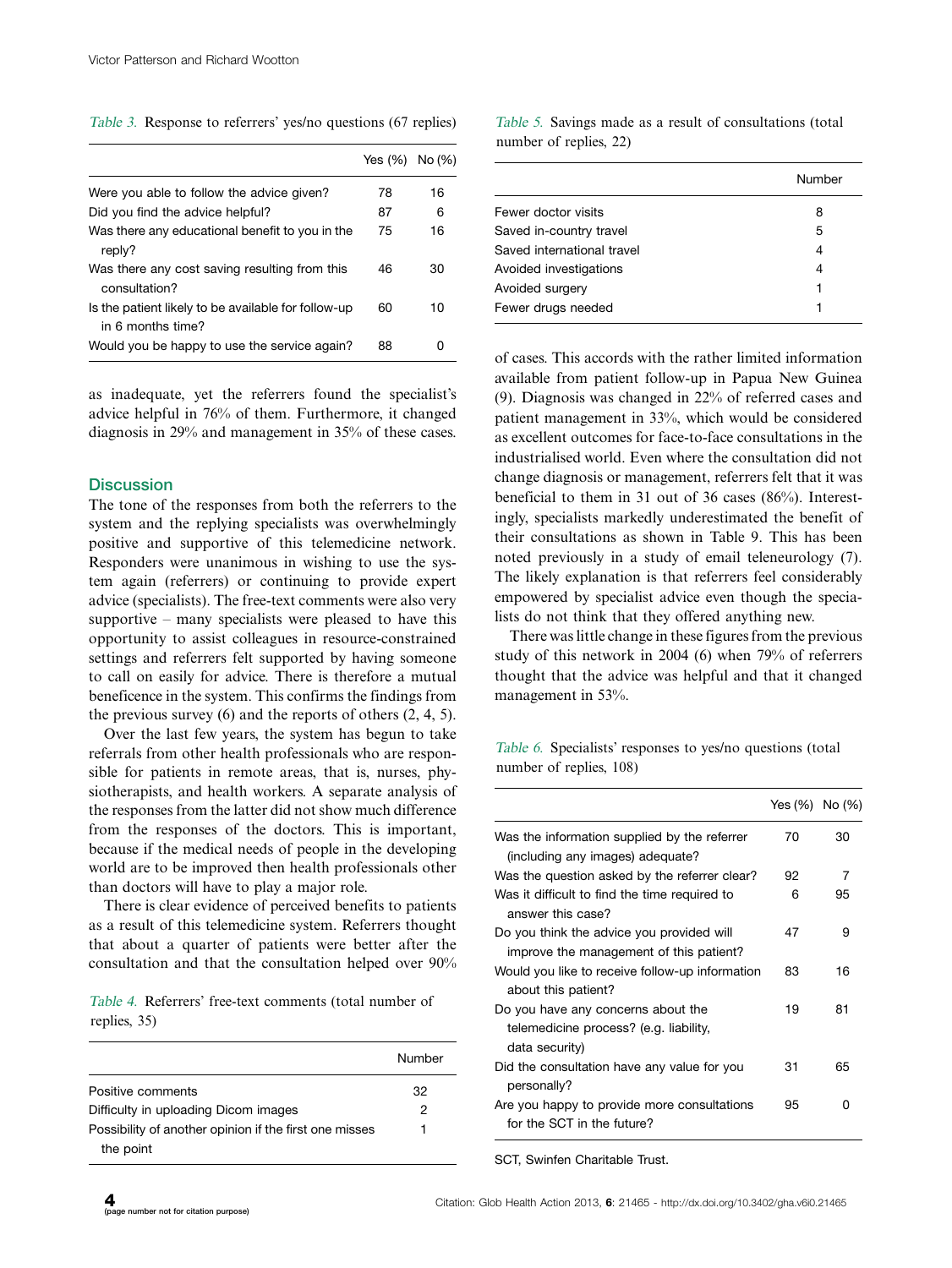Table <sup>7</sup>. Reasons for the specialists feeling that the referral information was inadequate (total number of replies, 35)

|                                                          | Number |
|----------------------------------------------------------|--------|
| Inadequate clinical information                          | 17     |
| Inadequate images or test results                        |        |
| Lack of information about referrer's local circumstances | 4      |
| Difficulty viewing attached images or documents          | 2      |
| Case too complicated for the system                      | 2      |
| Case records mixed-up                                    |        |
| Uncertainty about referrer's English                     |        |

The responders also reported clear benefits in terms of cost savings, particularly to the patients. Reduced need for travel, further medical consultations and investigations implies good diagnosis and clear management, which can be done using telemedicine.

Educational benefits accrued to 82% of referrers and 33% of specialists. One surprising finding concerned the potential for follow-up: while it had been assumed that follow-up of patients referred to this network would be difficult, 60% of referrers felt that the patient would be available for review in 6 months time. This is particularly relevant as it was the overwhelming wish of specialists to have more follow-up information on the patients they gave an opinion on.

The main problem highlighted in the survey of specialists was that the information provided by the referrer was inadequate to provide an opinion in 30% of referrals due to a lack of either proper clinical information or test results. At present, the referrer enters the referral details in free-text, and it may be that a more structured clinical pro forma might improve this. Poor-quality images were identified as a problem in 7 out of the 35 cases where the

Table 8. Specialists' free-text responses (total number of replies, 57)

|                                                               | Number |
|---------------------------------------------------------------|--------|
| Supportive and complimentary                                  | 34     |
| More feedback                                                 | 5      |
| Information on local services and specialists                 | 4      |
| <b>Better referrals</b>                                       | 4      |
| Produce annual report                                         | 3      |
| Liability and disclaimer                                      | 2      |
| Second opinion abuse                                          |        |
| Develop private practice                                      |        |
| Concern about misunderstanding due to poor English            |        |
| Referrers should obtain consent to use photos for<br>teaching |        |
| Develop a chronic illness system                              |        |
| Develop a phone app                                           |        |

Table 9. Opinions of the referrers and specialists about the value of individual teleconsultations (responses to the question: Was the advice useful?).

|             |     | Referrers |    |
|-------------|-----|-----------|----|
|             |     | Yes       | No |
|             | Yes | 29        | 0  |
| Specialists | No  | 28        | 5  |

The values shown are based on 62 cases for which both referrer and specialist opinions were available.

referral information was inadequate. The quality of the photographs taken by doctors in the field remains a problem for telemedicine networks (10). Otherwise, there were relatively few technical difficulties with the use of the secure web platform. Information about the local circumstances of each referrer was available on the system, but perhaps not displayed prominently enough.

The other issue raised by about one-fifth of the specialists was concern about their legal liability in providing these remote consultations. In general, the bulk of the liability will rest with the referrer, but this is not an area of certainty and there will be variations both between and within countries on how liability for specialists dealing with remote consultations is handled by the providers of medical insurance. Fortunately, there continues to be an absence of case law on this topic.

This study had certain limitations. Although the response rate to the survey was high, as judged by response rates in postal surveys, it was not 100%, and we have no information about the views of non-responders. A central weakness is that referring doctors who have used the service are almost bound to say positive things about it. In future, we would be interested in knowing the opinions of potential referring doctors who have not used the service.

The Swinfen telemedicine system is one of the longest running of such systems and it is clearly working well. Two factors emerge from this study that might explain this. One is the clear benefit to patients and another is the mutual beneficence to referrers and specialists, where the former have easy access to expert medical advice and the latter have the opportunity to help colleagues in the developing world without leaving their offices. Another feature is the distinctly light touch with which the telemedicine work is coordinated; this makes using the system remarkably simple for referrers and specialists, and for the latter offers a stark contrast to their often bureaucratic day-to-day work in hospitals and universities. This study highlights some minor areas which are potentially remediable: a better information template, a clearer web interface for specialists and the opportunity for follow-up information.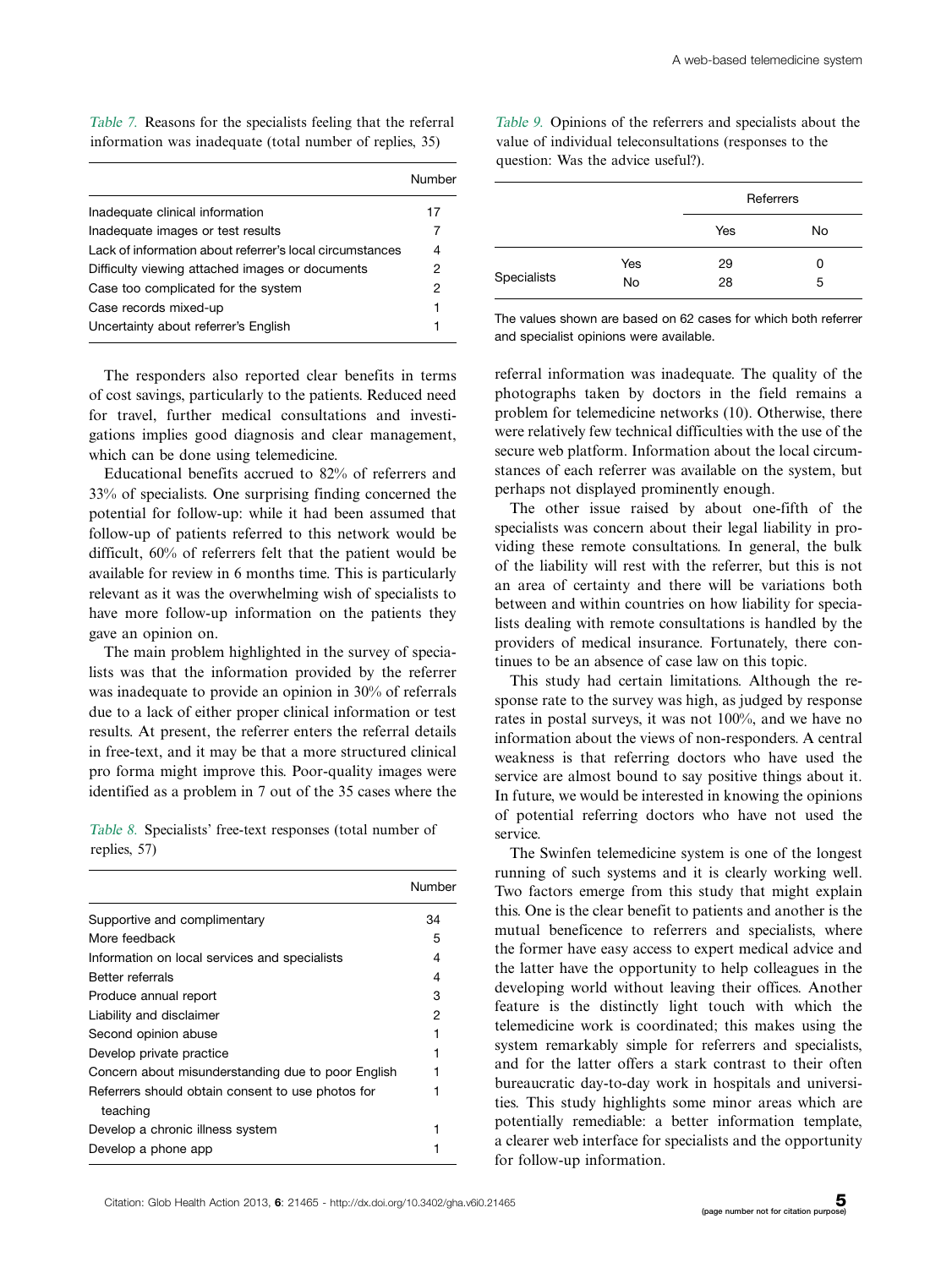When systems are not broken they do not need to be fixed. The small changes suggested by this study should not affect this system's continued operation.

## Acknowledgements

The authors are grateful to Lord and Lady Swinfen, who run the charity responsible for the telemedicine network on a day-to-day basis, for permission to conduct the survey, and to all the referrers and specialists who responded to our questionnaires.

## Conflict of interest and funding

The authors have not received any funding or benefits from industry or elsewhere to conduct this study

### **References**

- 1. Wootton R, Geissbuhler A, Jethwani K, Kovarik C, Person DA, Vladzymyrskyy A, et al. Long-running telemedicine networks delivering humanitarian services: experience, performance and scientific output. Bull World Health Organ 2012; 90: 341-7D.
- 2. Heinzelman PJ, Jacques G, Kvedar JC. Telemedicine by email in remote Cambodia. J Telemed Telecare 2005; 11(Suppl 2): S44-7.
- 3. Whitten P, Love B. Patient and provider satisfaction with the use of telemedicine: overview and rationale for cautious enthusiasm. J Postgrad Med 2005; 51: 294-300.
- 4. Zolfo M, Bateganya MH, Adetifa IM, Colebunders R, Lynen L. A telemedicine service for HIV/AIDS physicians working in developing countries. J Telemed Telecare 2011; 17: 65-70.
- 5. Zolfo M, Lorent N, Bateganya M, Kiyan C, Lequarré F, Koole O, et al. Telemedicine in HIV/AIDS care: a users' satisfaction survey. Proceedings of Med-e-tel 2011, Luxembourg, 6-8 April 2011.
- 6. Wootton R, Youngberry K, Swinfen P, Swinfen R. Prospective case review of a global e-health system for doctors in developing countries. J Telemed Telecare 2004; 10(Suppl 1): 94-6.
- 7. Patterson V, Hoque F, Vassallo D, Farquharson Roberts M, Swinfen P, Swinfen R. Store-and-forward teleneurology in developing countries. J Telemed Telecare 2001; 7(Suppl 1): 52-3. doi: 10.1258/1357633011936714.
- 8. Patterson V, Swinfen P, Swinfen R, Azzo E, Taha H, Wootton R. Supporting hospital doctors in the Middle East by email telemedicine: something the industrialized world can do to help. J Med Internet Res 2007; 9: e30.
- 9. Wootton R, Menzies J, Ferguson P. Follow-up data for patients managed by store and forward telemedicine in developing countries. J Telemed Telecare 2009; 15: 83-8.
- 10. Jakowenko J, Wootton R. An analysis of the images attached to referral messages in an email-based telemedicine system for developing countries. J Telemed Telecare 2006; 12(Suppl 3): 49-53.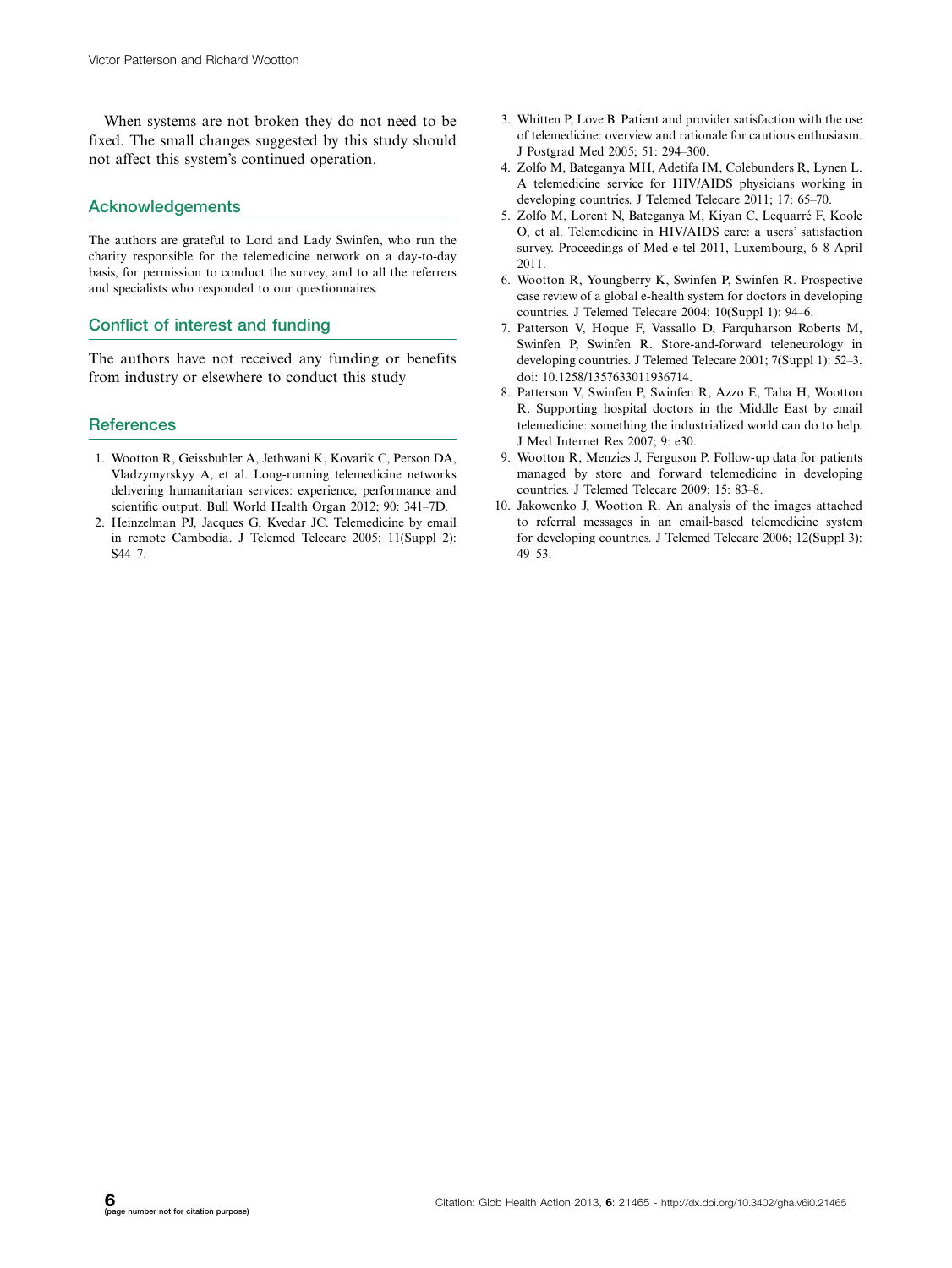# Appendix. Questionnaires

### Referrers' survey

- 1. Were you able to follow the advice given?
	- -Yes

-No

- If NO, could you explain briefly why not ...
- 2. Did you find the advice helpful?

-Yes -No

If YES, did it- (tick any that apply)

- -Change your diagnosis -Change your management
- -Improve the patient's symptoms
- -Improve function
- -Any other reason? Please specify ...
- 3. What is the outcome for the patient?

-Better

-Worse

-The same

- -Don't know
- 4. Was there any educational benefit to you in the reply?
	- -Yes

-No

- 5. Was there any cost saving resulting from this consultation? (tick any that apply)
	- -Yes saving for the patient/family
	- -Yes saving for the hospital/clinic
	- -No
	- -Don't know
- If YES, please explain briefly ...
- 6. Is the patient likely to be available for follow-up in 6 months time?

-Yes

-No

-Don't know

- 7. Please add any other comments about this case specifically ...
- 8. Would you be happy to use the service again?

-Yes

-No

9. Please add any other comments about the service generally ...

# Specialists' survey

1. Was the information supplied by the referrer (including any images) adequate?

-Yes

-No

- If NO, could you explain briefly why not ...
- 2. Was the question asked by the referrer clear?
	- -Yes
	- -No